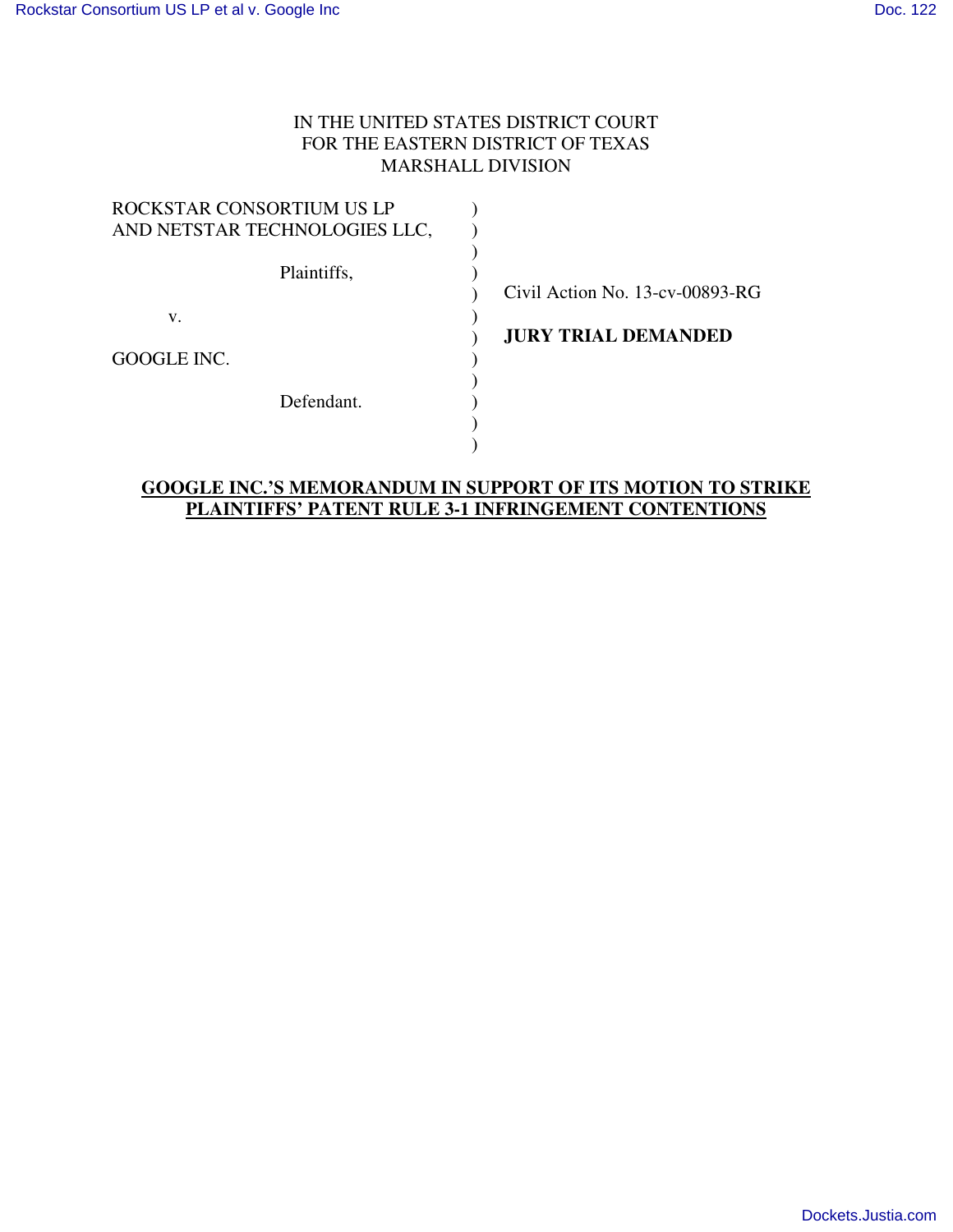#### **INTRODUCTION**

Rockstar's Infringement Contentions are insufficient under Patent Rule 3-1 ("P.R. 3-1") because they fail to identify where each and every element of each asserted claim is allegedly found in the Accused Instrumentalities. Rockstar's contentions are filled with prejudicial omissions: they parrot claim language, cite documents without explaining their relevance, and incorporate bare screen shots – without identifying the portions of those screens on which Rockstar relies and without explaining how anything depicted on the screens allegedly meets the recited limitations. Courts have held these very omissions show a failure to comply with the Patent Rules. Rockstar's Infringement Contentions also improperly mix together documents directed to different Accused Instrumentalities, rather than map a single Accused Instrumentality to the asserted claims. Rockstar's contentions span more than 1,200 pages because they cover more than 140 asserted claims, yet they do not provide Google notice of what is specifically accused of meeting the limitations of the claims. Despite Google's repeated requests that it supplement its contentions, Rockstar refuses to comply with P.R. 3-1.

Because Rockstar has refused to provide Google with meaningful notice of Rockstar's infringement theories, Google requests that the Court strike Rockstar's Infringement Contentions. In the alternative, Google requests that the Court compel Rockstar to serve amended contentions that comply with P.R. 3-1 within 10 days of this Court's order, allow Google to amend its responsive disclosures as appropriate, and continue the trial date.

### **RELEVANT BACKGROUND**

## **I. ROCKSTAR SERVES DEFICIENT INFRINGEMENT CONTENTIONS AND REFUSES TO SUPPLEMENT THEM.**

Plaintiffs Rockstar Consortium US LP and Netstar Technologies LLC ("Rockstar") filed this lawsuit on October 31, 2013, accusing Defendant Google Inc. ("Google") of infringing U.S.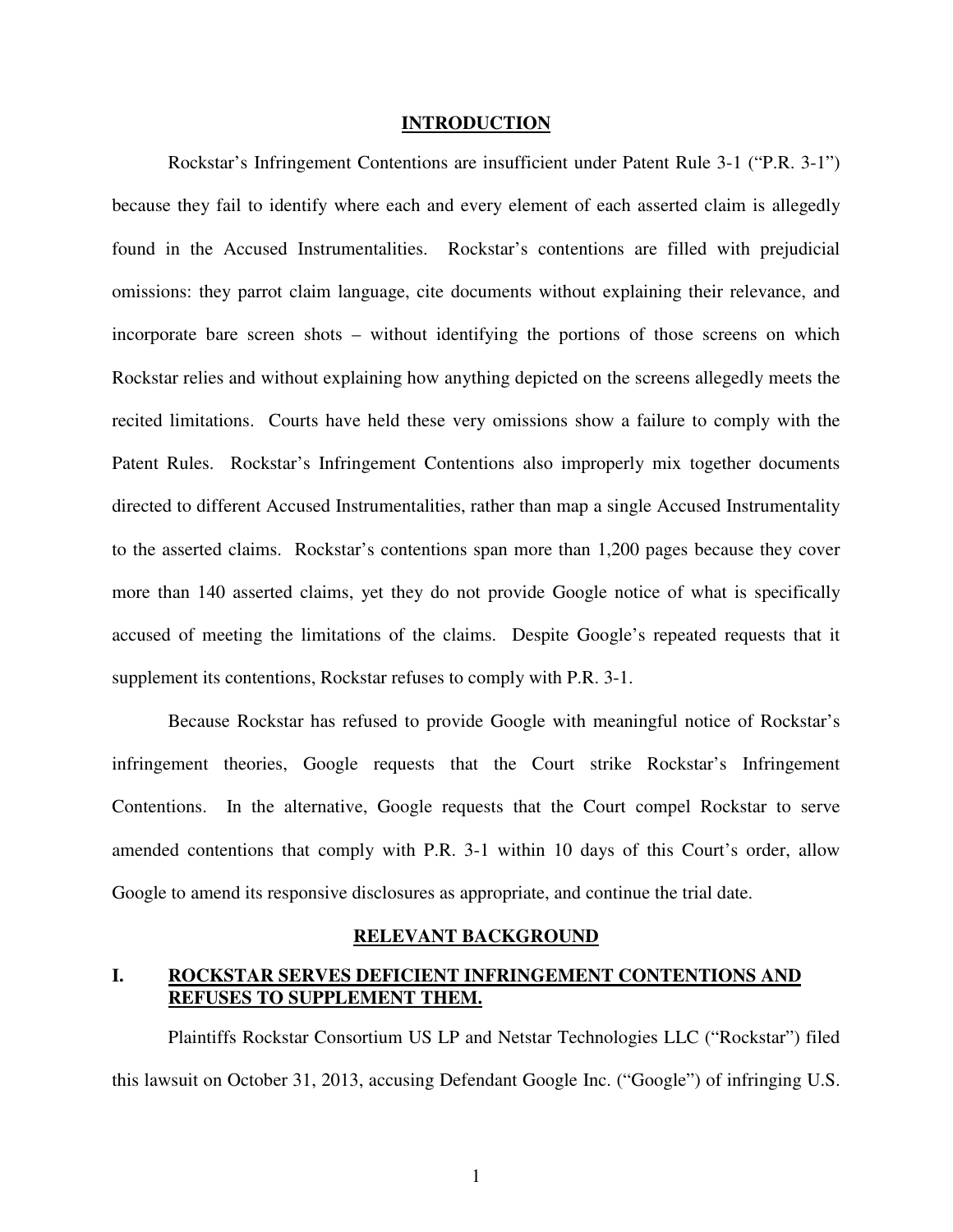Patent Nos. 6,098,065<sup>1</sup>; 7,236,969; 7,469,245; 7,672,970; 7,895,178; 7,895,183; and 7,933,883 (the "patents-in-suit") which are directed to an Associative Search Engine. On March 24, 2014, Rockstar served its P.R. 3-1 Disclosure of Asserted Claims and Infringement Contentions ("Infringement Contentions"). (Dkt. No. 40.)

On April 14, Google complained to Rockstar that its Infringement Contentions do not provide the required specificity to give Google notice of what Rockstar contends infringes the asserted claims. (Ex. 1 (Roberts 4/14/14 Email).) Google requested that Rockstar provide more specificity in order to comply with Rule 3-1. (*Id.*) Rockstar refused to do so, contending that its contentions "name each instrumentality currently accused of infringement and provide ample evidence 'identifying specifically where each element of each asserted claim is found within each Accused Instrumentality.'" (Ex. 2 (Lahad 4/18/14 Email) (quoting Rule 3-1).)

### **II. GOOGLE PRODUCES EXTENSIVE TECHNICAL DOCUMENTATION, BUT ROCKSTAR CONTINUES TO REFUSE TO SUPPLEMENT.**

Google completed its technical document production pursuant to Patent Rule 3-4(a) on May 20, 2014. (Dkt. No. 75.) Google went over and above P.R. 3-4(a)'s requirement to produce documents "sufficient to show" the operation of the Accused Instrumentalities, producing more than 180,000 pages of technical documentation. Thereafter, Rockstar complained that Google's Patent Rule 3-3 Invalidity Contentions did not comply with the Rules. (Ex. 3 (Lahad 6/13/14 Email.) Google responded, among other ways, that its Invalidity Contentions provided more specificity than Rockstar's own Infringement Contentions, which Rockstar maintains comply with the Rules, and refuses to supplement. (Ex. 4 (Roberts 6/16/14 Email).) In a letter of June 25, Rockstar disagreed that Google's Invalidity Contentions provide sufficient detail. (Ex. 5 (Lahad 6/25/14 Letter).) Rockstar contended that Google "should have provided further detail in

<u>.</u>

<sup>1</sup> Rockstar is no longer asserting infringement of the '065 patent.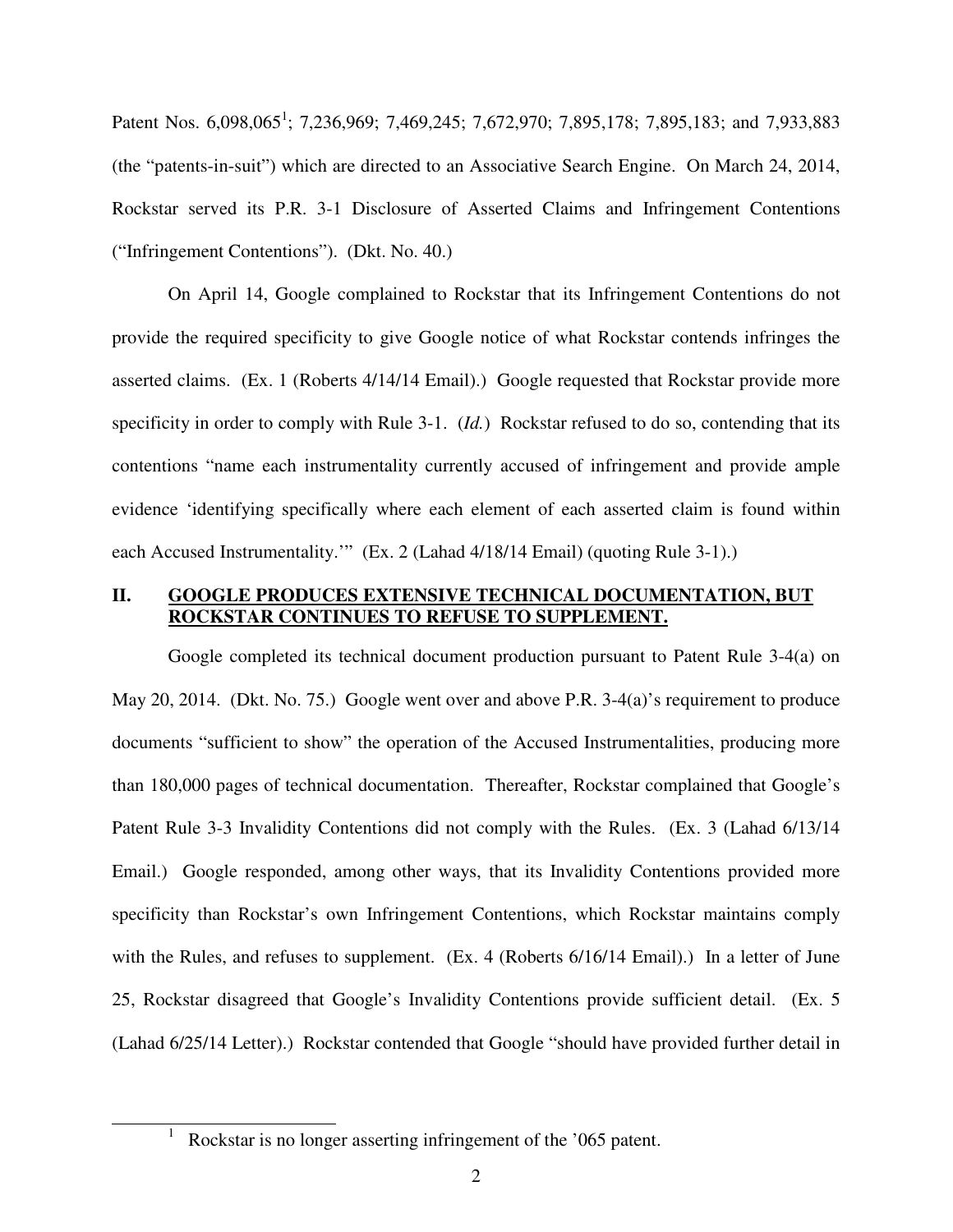its DoubleClick and NetGravity charts," and that "[t]he burden is not on Rockstar to cite examples of something it does not understand." (*Id.* at 4.)

The parties met and conferred regarding Google's Invalidity Contentions and Rockstar's Infringement Contentions on June 19, in letters dated June 23, June 25, and June 30, and in person on July 10, 2014, and Google explained the deficiencies in Rockstar's disclosure. (*See*, *e.g.*, Ex. 6 (Roberts 6/23/14 Letter) at 4-5, Ex. 7 (Yang 6/30/14 Letter) at 3.) In addition to describing the overarching deficiencies, Google pointed Rockstar to specific, prejudicial examples. For instance, Google pointed out that Rockstar's chart for claim 1 of the '969 patent does not explain what in Google's systems allegedly constitute the "search request" or the "search argument," which are distinct claim limitations. (Ex. 6 (Roberts 6/23/14 Letter) at 4.) Rockstar's chart for claim 1 of the '245 patent likewise does not explain the difference between the "user preference input" and the "user preference data," or how Rockstar contends the latter is created based on the former, as required by the claim. (*Id.*) Similarly, Rockstar's chart for claim 1 of the '183 patent does not identify what the "first" and "second display portion of a display of the data processing device" are, leaving Google to speculate whether Rockstar contends these "display portions" are windows, physical portions of one screen, two different screens, or something else. (*Id.*) Google noted that Rockstar's infringement contentions are rife with these deficiencies. (*Id.*)

Rockstar refused Google's multiple requests that Rockstar supplement its deficient contentions. (*See*, *e.g.*, Ex. 5 (Lahad 6/25/14 Letter) at 5.) Rockstar has never provided a substantive response to the prejudicial omissions Google identified. Instead, Rockstar has said that it will not supplement its contentions until required to do so by the Discovery Order. (Ex. 6 (Roberts 6/23/14 Letter) at 4; Dkt. No. 69.)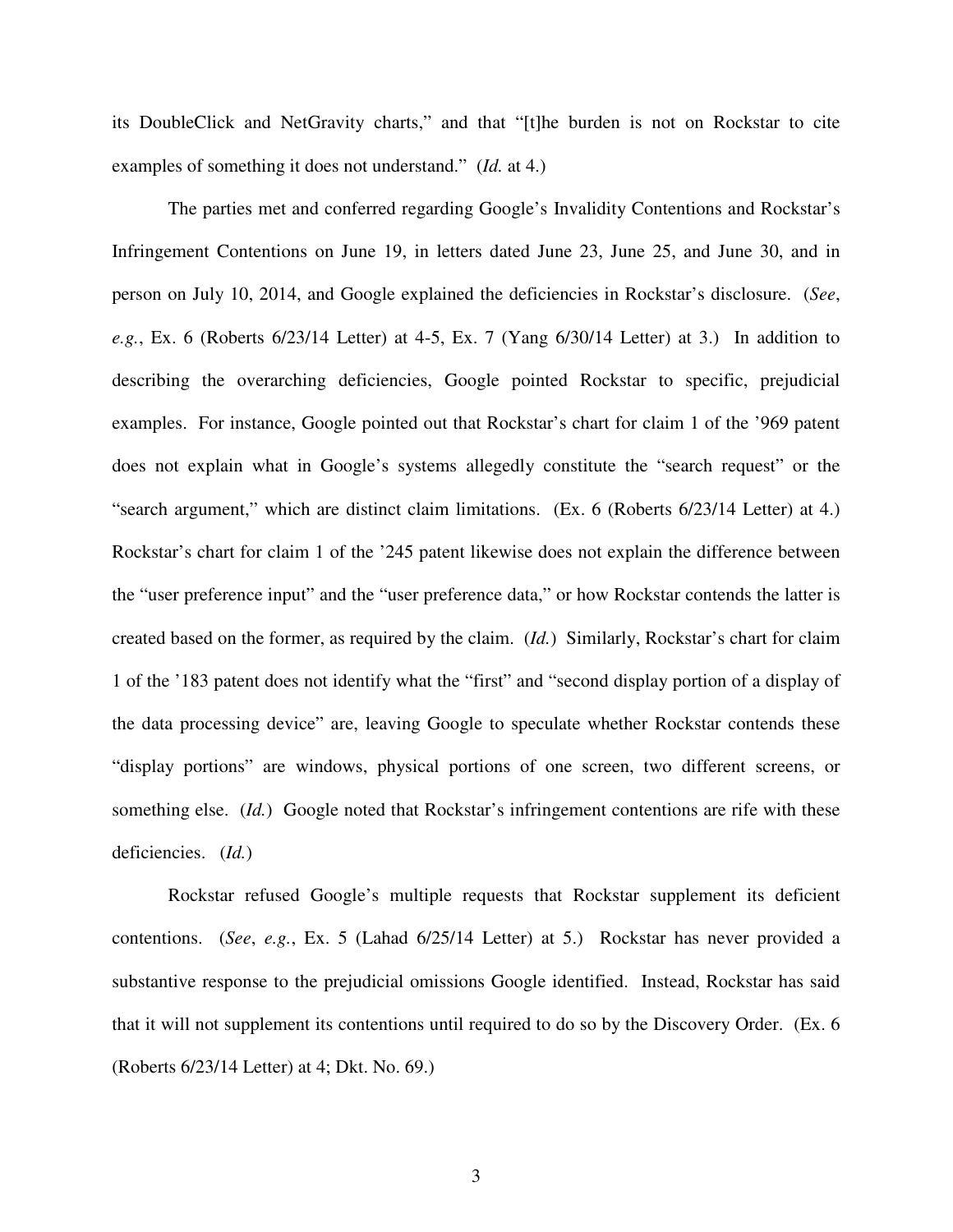#### **ARGUMENT**

# **I. THE PATENT RULES REQUIRE A PATENT HOLDER TO PROVIDE NOTICE OF WHAT IS SPECIFICALLY ACCUSED.**

Under the express requirements of Rule  $3-1(c)$ , patentees must produce a "chart" identifying specifically where each element of each asserted claim is found within each Accused Instrumentality." P.R. 3-1(c) (emphasis added). A chart "must particularly point to the portion of the Accused Product which is asserted to perform the function described in each claim limitation" such that defendants have "adequate notice and information with which to litigate their cases." *Linex Techs., Inc. v. Belkin Int'l, Inc.*, 628 F. Supp. 2d 703, 706, 714 (E.D. Tex. 2008). Patentees are also required to be "as specific as possible" in identifying the accused products, P.R. 3-1(b), and must disclose whether any element is claimed to be present under the doctrine of equivalents. P.R. 3-1(d). P.R. 3-1 contentions "must be reasonably precise and detailed . . . to provide a defendant with adequate notice of the plaintiff's theories of infringement." *UltimatePointer LLC v. Nintendo Co.*, Nos. 11-cv-496, 11-cv-571, 2013 WL 6253767, at \*2 (E.D. Tex. Dec. 3, 2013) (quoting *Realtime Data, LLC v. Packeteer, Inc.*, No. 08 cv-144, 2009 WL 2590101, at \*5 (E.D. Tex. Aug. 18, 2009)); *see also Computer Acceleration Corp. v. Microsoft Corp.*, 503 F. Supp. 2d 819, 822 (E.D. Tex. 2007) (the Patent Rules are meant to "provide all parties with adequate notice and information with which to litigate their cases").

### **II. ROCKSTAR'S INFRINGEMENT CONTENTIONS DO NOT COMPLY WITH PATENT RULE 3-1.**

## **A. Rockstar's Claim Charts Do Not "Identify[] Specifically Where Each Element of Each Asserted Claim Is Found Within Each Accused Instrumentality," In Violation Of Rule 3-1(c).**

Rockstar's Infringement Contentions do not put Google on notice of what Rockstar claims infringes the asserted claims, nor do they explain how the Accused Instrumentalities allegedly infringe the asserted claims. Several courts have held infringement contentions like Rockstar's to be inadequate. For example, courts have held that a patentee's infringement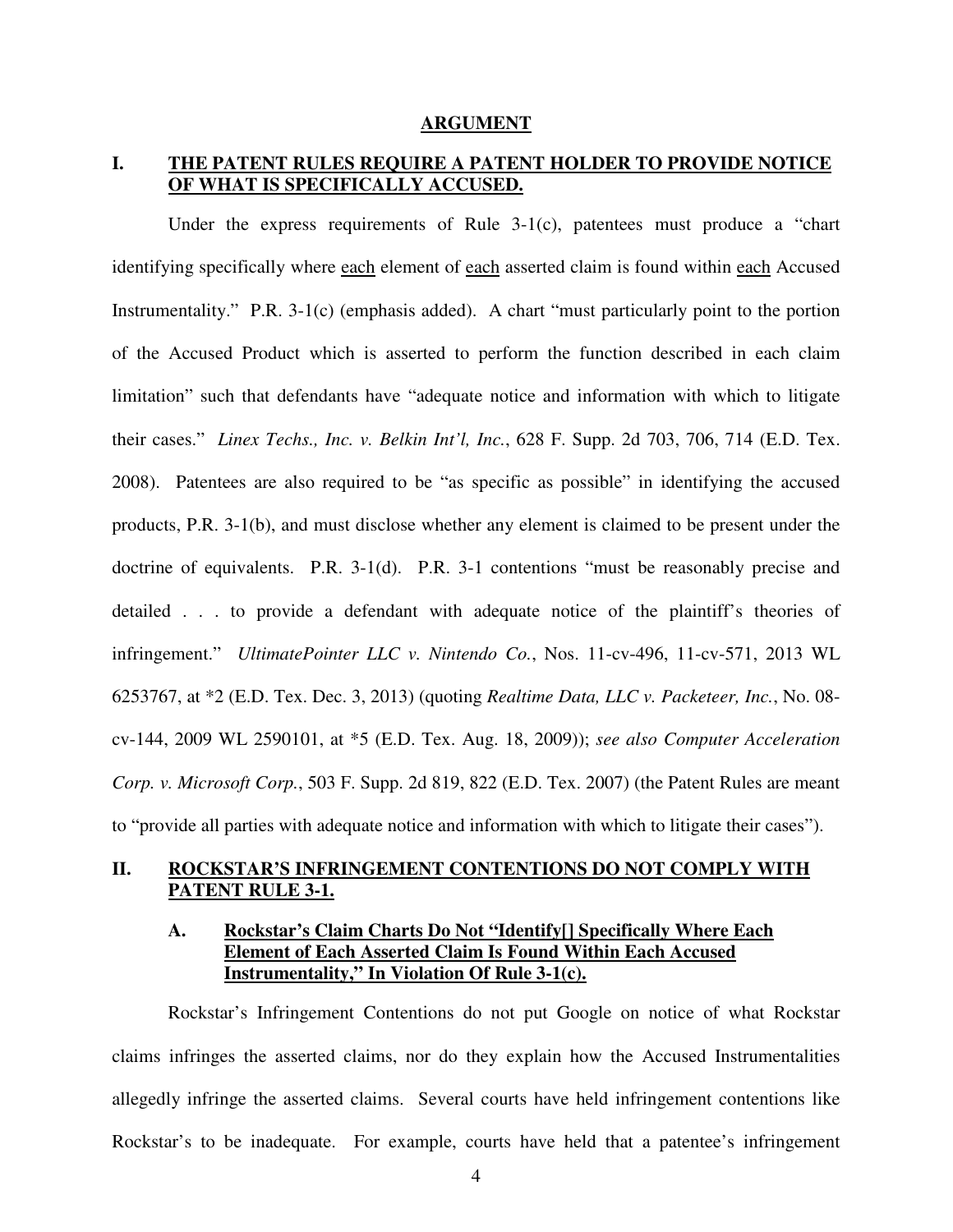contentions are inadequate where they "incorporate[] screen shots in lieu of explanatory text," such that the defendant must "guess what particular system (or aspect of a particular system) [plaintiff] is accusing of meeting each limitation." *Digital Reg. of Tex., LLC v. Adobe Sys. Inc.*, No. 12-cv-01971, 2013 WL 3361241, at \*3-4 (N.D. Cal. July 3, 2013); *see also Droplets, Inc. v. Amazon.com*, No. C12-03733, 2013 WL 1563256, at \*3-5 (N.D. Cal. Apr. 12, 2013) (holding that infringement contentions comprised of many pages of screen shots for each limitation "fail to provide the factual basis of the [patentee's] contentions" without an explanation as to "which language from the claim limitations corresponds to the selected . . . screen shots"); *Global Sessions LP v. Travelocity.com LP*, No. 10-cv-671, 2012 WL 1903903, at \*7 (E.D. Tex. May 25, 2012) ("Simply charting www.amazon.com as a representative example to illustrate specific theories of infringement for multiple websites is insufficient . . . ."). Courts have also held contentions are inadequate where they merely parrot the claim language. *See*, *e.g.*, *H-W Tech., L.C. v. Apple, Inc.*, No. 11-cv-651, 2012 WL 3650597, at \*4, \*7 (E.D. Tex. Aug. 2, 2012) (ordering patentee to supplement infringement contentions, in part because the existing contentions "merely recite[d] language from the claims at issue without providing any support for some of their elements"). Likewise, courts have held contentions are inadequate where they purport to cover an uncharted product simply because they cover an allegedly similar charted product. *Computer Acceleration Corp.*, 503 F. Supp. at 823, 825 (striking infringement contentions for accused product A as inadequate under P.R. 3-1, where patentee charted only accused product B and claimed that that chart covered accused product A as well).

Rockstar's contentions commit all of the above offenses. First, they are comprised almost entirely of screen shots. For example, the screen shots corresponding to the limitation "receiving, from the user, a search request including a search argument corresponding to the desired information," recited in claim 1 of the '969 patent, depict text entered on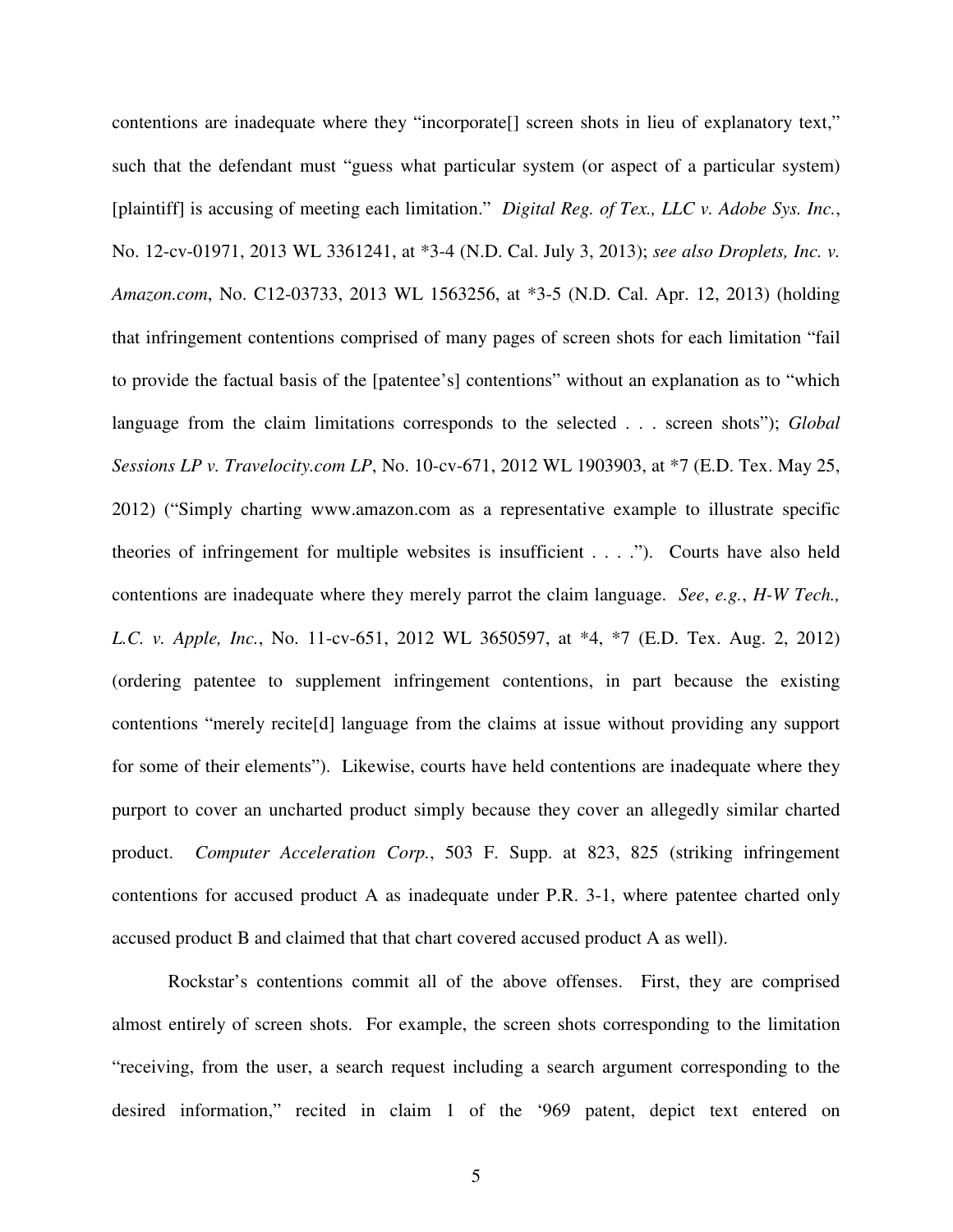www.google.com, on a mobile handset running Android 4.2, on a tablet device running Android 4.0.2, on AOL, on the Google Search Application running on iOS 7.1, on YouTube, on Google custom search, and in "GET request of Advanced Search." (Ex. 12 ('969 chart) at 2-9.) These bare screen shots fail to identify what Rockstar contends is "a search request" or "a search argument;" indeed, Rockstar makes no attempt whatsoever to point out, highlight, or annotate specifically what on these screens allegedly constitutes "a search request" or "a search argument." By way of example, two of these bare screen shots are pictured below:



| Case No. 2:13-cv-893<br>Exhibit B: Infringement of U.S. Patent No. 7,236,969 by Defendant Google |                                                                             |
|--------------------------------------------------------------------------------------------------|-----------------------------------------------------------------------------|
| U.S. PATENT NO.<br>7,236,969                                                                     | INFRINGEMENT BY EXEMPLARY ACCUSED INSTRUMENTALITY                           |
|                                                                                                  | <b>D</b> YouTube<br>x<br>← → C' n Dwww.youtube.com<br>☆■                    |
|                                                                                                  | You Tube $= -$<br>Upload<br><b>Sign in</b><br>$\mathbb Q$<br>become a nurse |
|                                                                                                  | Search<br>become a nurse<br>Google <sup>*</sup> Custom Search               |
|                                                                                                  | http://www.4nursing.com/search-our-site-or-search-the-internet.html         |
|                                                                                                  |                                                                             |
|                                                                                                  |                                                                             |
|                                                                                                  |                                                                             |
|                                                                                                  |                                                                             |
|                                                                                                  |                                                                             |
|                                                                                                  |                                                                             |
|                                                                                                  |                                                                             |
|                                                                                                  |                                                                             |
|                                                                                                  | Page 8 of 217                                                               |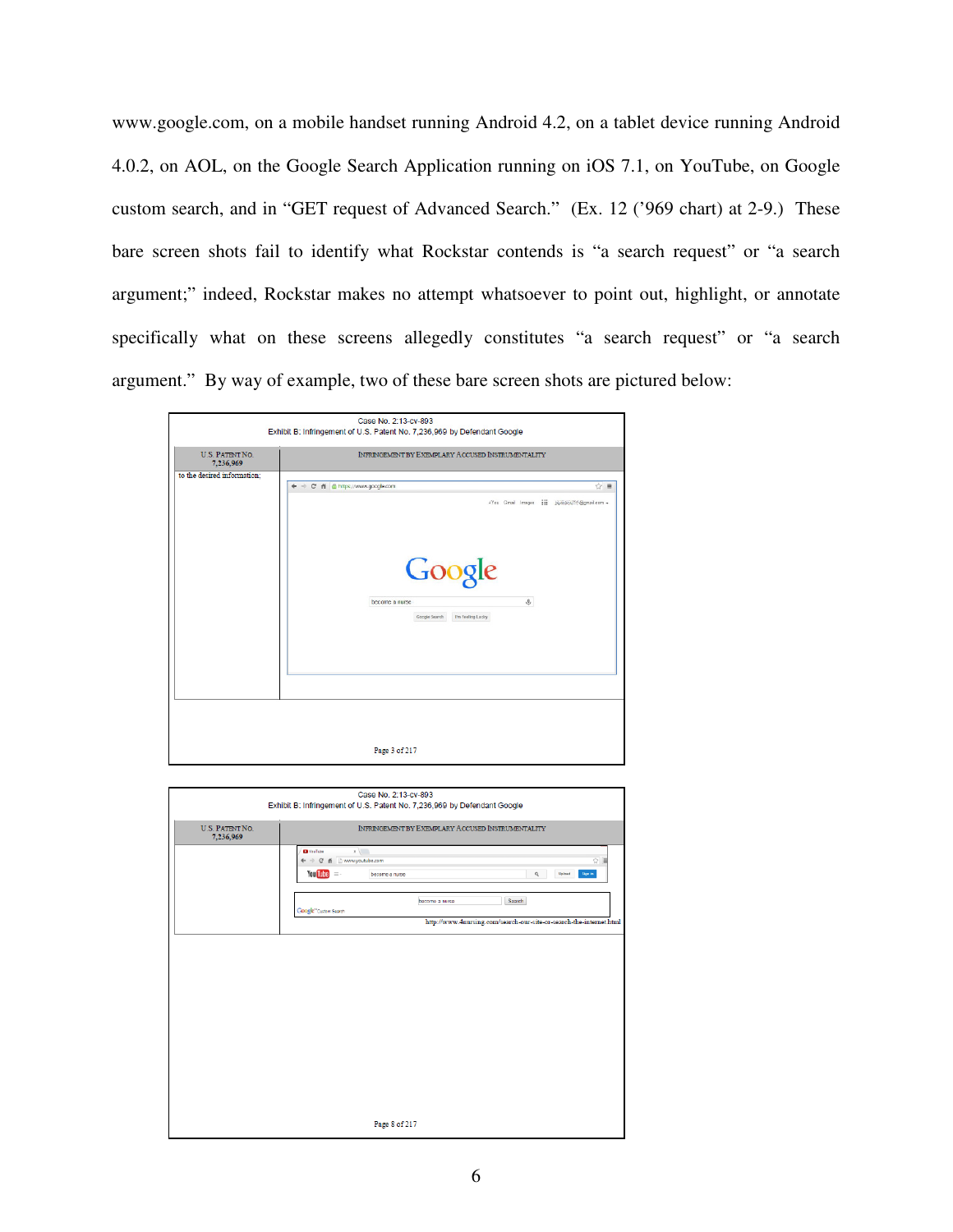(*Id.* at 3 and 8.)

Contrary to the requirement to "identify[] specifically" each accused element, Rockstar's disclosure withholds any indication of what portions of these screens it intends to rely upon. Because Rockstar makes no attempt to explain how the screen shots demonstrate that the claim limitation is satisfied, nor to identify what the "search request" and "search argument" are alleged to be, Google cannot determine if Rockstar contends the "search argument" is a query, a word in the query, or something else, and where, if at all, the recited "search request" is shown.

Rockstar's failure to comply with the Patent Rules requirements is pervasive. For the '969 claim chart, more than 180 out of 217 pages contain *only* screen shots. (Ex. 12 ('969 chart).) The screen shots Rockstar relies on for the '969 patent also depict, among other things, Google, YouTube, and Chrome customer support web pages relating to targeted advertising, and official Google blog posts regarding the same. The screen shots are mix-and-match combinations of separate applications and devices, which makes it even less clear how Rockstar contends that "each element of each asserted claim is found within each Accused Instrumentality." (P.R. 3-1(c) (emphasis added); Ex. 12 ('969 chart), *passim*.)

The '245 claim chart has the same flaws. More than 110 of 148 pages contain *only* screen shots, and with respect to claim 1, Rockstar's contentions allege that eight different screen shots satisfy the limitation "creating user preference data based upon the user preference input." (Ex. 13 ('245 Chart) at 10-17.) The screen shots depict Google Search History, a google.com tutorial on how search works, a Google support web page on ad settings, a Google blog post on ad transparency, Settings for Google Ads on google.com, and instructions on creating one's own Google account. (*Id.*) Two examples of Rockstar's bare screen shots which completely fail to identify the elements it contends correspond to "creating user preference data based upon the user preference input," are pictured below: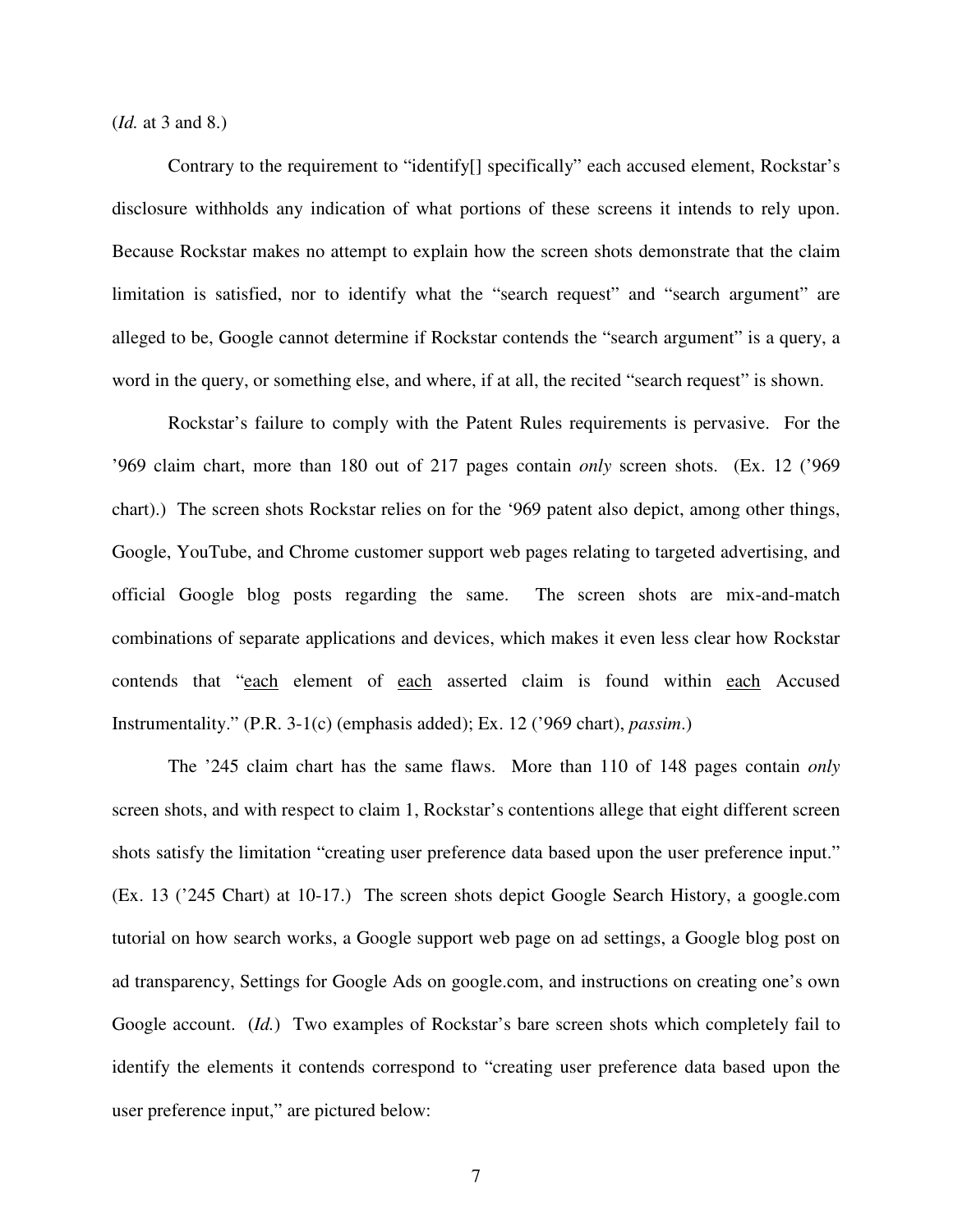



(*Id.* at 11 and 13.)

Rockstar deliberately avoids identifying where on these screen shots there is "user preference input" and "user preference data." And Rockstar does not explain how the screen shots demonstrate that the "creating" limitation in the claim is satisfied. The '245 chart also uses screen shots mixed and matched from discrete applications and devices. Again, Rockstar does not provide notice of how it contends "each element of each asserted claim is found within each Accused Instrumentality." P.R. 3-1(c).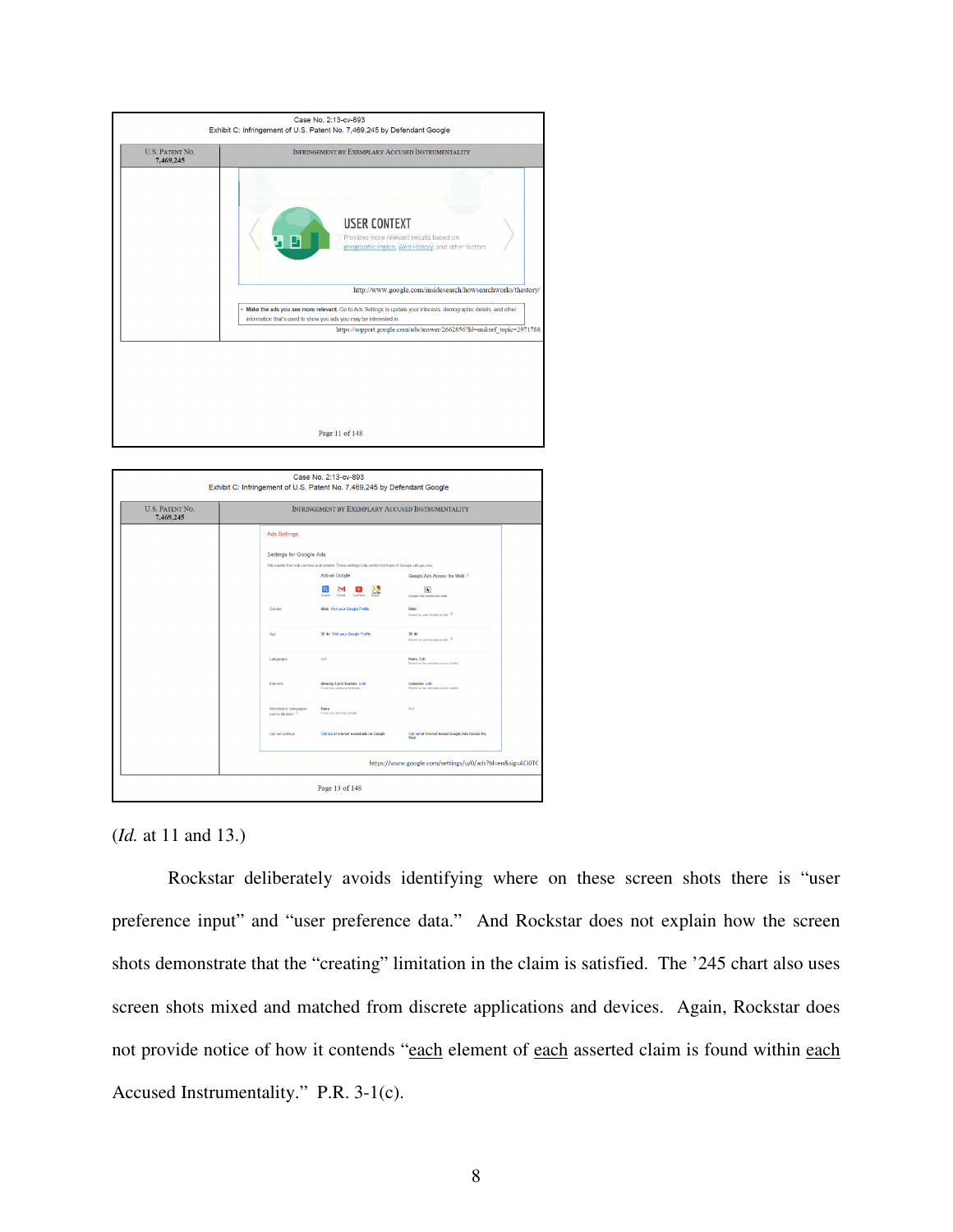The charts for the other patents-in-suit are similarly deficient. (Exs. 14-17 (all other claim charts.) It is well-settled law that Rockstar's disclosure fails to comply with P.R. 3-1, and the Court should strike the deficient contentions.

### **B. Rockstar Has Not Made An Identification Of The Accused Instrumentalities That Is "As Specific As Possible" As Required By Rule 3-1(b).**

Under the Patent Rules, Rockstar must be "as specific as possible" in indentifying the accused products. P.R. 3-1(b). Rockstar fails to meet this standard. For instance, as to Claim 1 of the '969 patent, Rockstar broadly alleges the following:

Google's advertising services and applications perform the steps of the claimed method. The infringing services and applications include but are not limited to Google Ads, Google AdWords, and Google AdWords Express (or similar functionality) used in conjunction with google.com, the Google Search app, the Android search bar, Google custom search, Google premium search services, youtube.com, Google search services provided to third party websites such as Custom Search Services or AdSense for Search, and any Google-owned property that matches advertisements based in part on a received search term (hereinafter the "Accused Instrumentalities").

(Ex. 12 ('969 chart) at 1.) The allegations are nearly identical for Claim 1 of each of the other patent-in-suit. (Exs. 13-17 (all other claim charts) at 1.) "Google Ads" is an extremely broad and vague reference. Google's advertising system is very complex and comprised of many different functionalities. Rockstar's ambiguous allegations improperly place on Google the burden of determining what functionalities in Google's complex systems Rockstar may elect to accuse.

Rockstar's discovery demands relating to these allegations further exemplify such burden-shifting. Rockstar has requested that Google "produce all source code relating to functionalities identified in Plaintiffs' infringement contentions, including but not limited to source code relating to AdWords, AdSense, AdServer (release software), GWS (Google Web Server), GFE (Google Front End), Google Search Request and Google Search Response Objections, Google and Double-Click cookies, and search ranking, and any other source code relating to functionalities identified in Plaintiffs' infringement contentions." (Ex. 8 (Bonn 7/2/14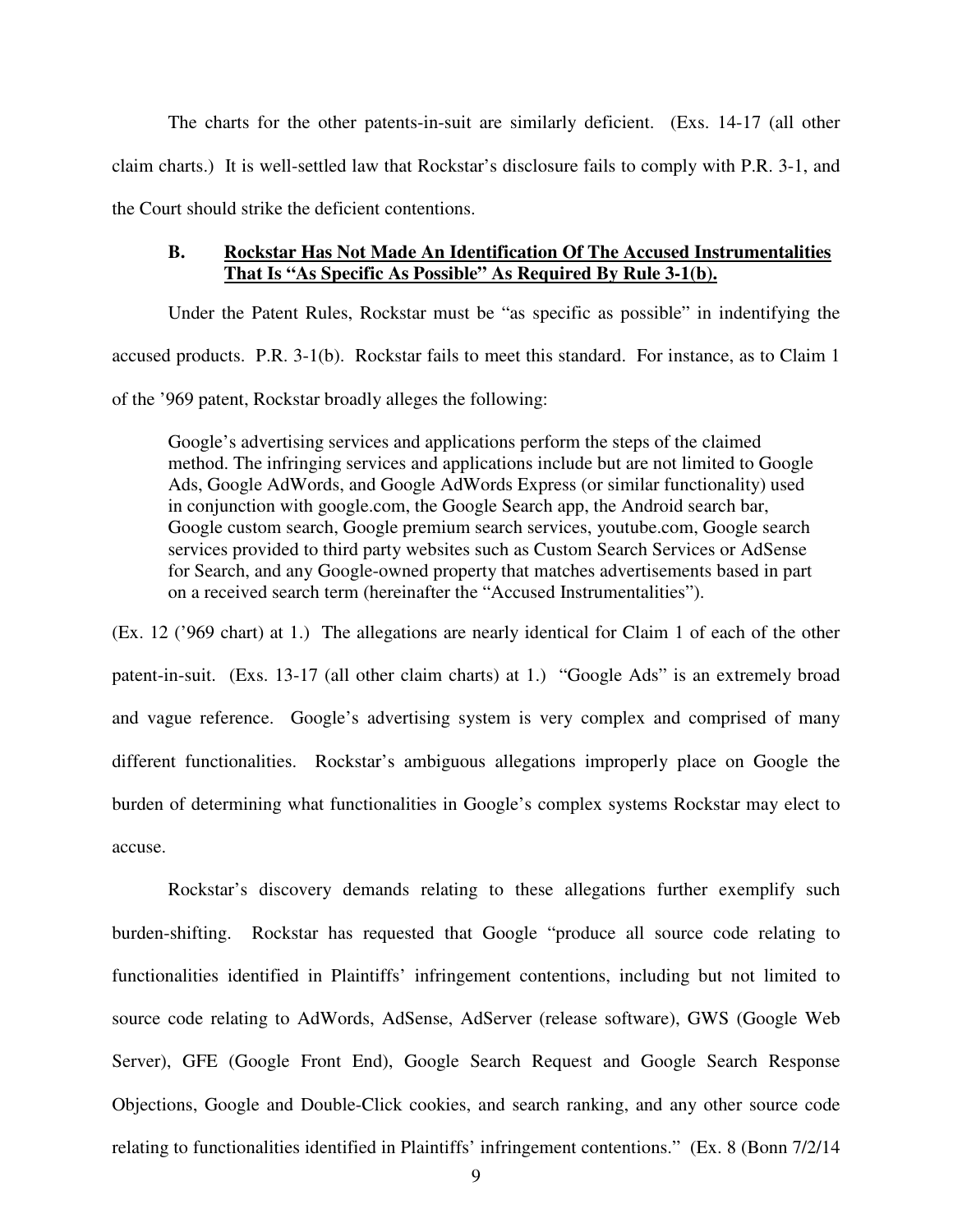Email).) Google asked Rockstar weeks ago for an explanation of why it believes all such code is relevant (Ex. 9 (7/3/14 Roberts Email)) – for example, AdSense is not even accused – but Rockstar has not provided an explanation. The Patent Rules are intended to foreclose this sort of catch-all identification of accused products. *See Keranos, LLC v. Silicon Storage Tech., Inc.*, No. 13-cv-17, 2013 WL 5763738, at \*3 (E.D. Tex. Aug. 5, 2013) (denying plaintiff's motion for leave to amend infringement contention, and stating, "Plaintiff chose to list a handful of exemplar products and then demand that Defendants disclose additional products. But the burden is on Plaintiff, not Defendants, to search for and identify infringing products to the extent possible based on publically available information.").

### **C. Rockstar Makes Impermissible Blanket Assertions Regarding Infringement Under The Doctrine Of Equivalents, In Violation Of P.R. 3-1(d).**

Patentees cannot rely on blanket assertions that, to the extent they cannot prove literal infringement, every limitation of every claim is present under the doctrine of equivalents. *See*, *e.g.*, *Ameranth, Inc. v. Pizza Hut, Inc.*, No. 12-cv-729, 2013 WL 3894880, at \*2-9 (S.D. Cal. July 26, 2013) (holding that such generalized contentions were insufficient to "alert the alleged infringer which theories the patentee believes its pre-filing investigation supports"). Each of Rockstar's claim charts states, "In the event that a claim element is deemed to be missing under a literal infringement analysis (e.g., due to claim construction), Rockstar reserves the right to demonstrate the presence of a substantial equivalent of such an element and to pursue infringement under the doctrine of equivalents." (Exs. 12-17 (all claim charts) at 1.) These blanket allegations of potential infringement by equivalents – without so much as an attempt to claim there is evidence supporting the allegations – is improper. Under the Patent Rules, claim charts must show "[w]hether each element of each asserted claim is claimed to be literally present or present under the doctrine of equivalents in the Accused Instrumentality." P.R. 3-1(d) (emphasis added); *see also Ameranth*, 2013 WL 3894880, at \*2-9; *ICON Internet Competence*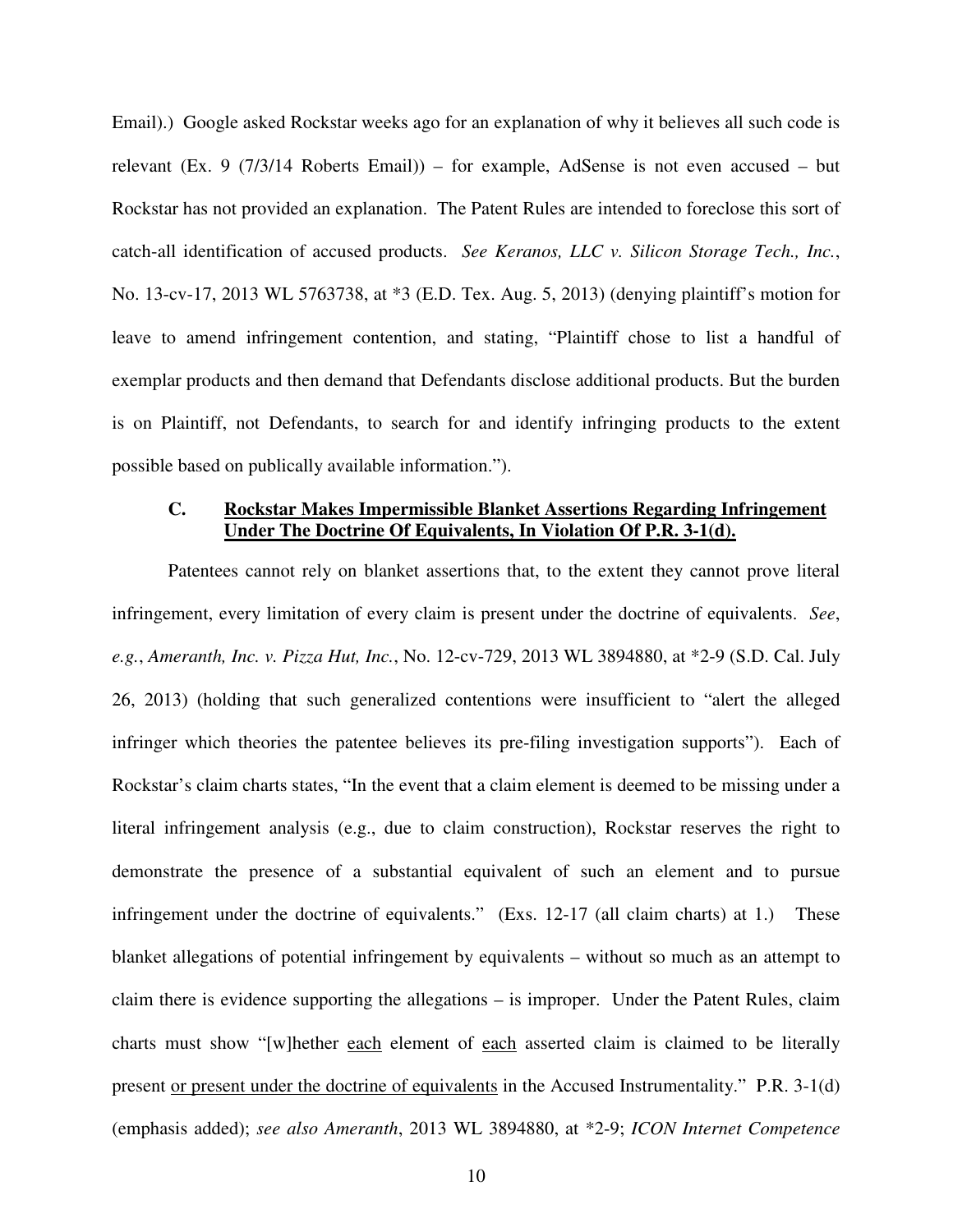*Network B.V. v. Travelocity.com LP*, No. 11-cv-01131, 2013 WL655024, at \*10-11 (N.D. Tex. Feb. 22, 2013) (boilerplate doctrine of equivalents contentions inadequate); *Schutz Container Sys., Inc. v. Mauser Corp.*, No. 09-cv-3609, 2010 WL 2408983, at \*2 (N.D. Ga. June 11, 2010) (holding that if plaintiff wants to assert a claim under the doctrine of equivalents, it must amend its "boilerplate" contentions "to assert such a claim on a limitation-by-limitation basis"). The Court should strike Rockstar's contentions under the doctrine of equivalents.

### **III. THE COURT SHOULD STRIKE ROCKSTAR'S DEFICIENT CONTENTIONS FOR FAILURE TO COMPLY WITH PATENT RULE 3-1.**

In deciding whether infringement contentions should be struck, this Court considers the following factors: "(1) the reason for the delay and whether the party has been diligent; (2) the importance of what the court is excluding and the availability of lesser sanctions; (3) the danger of unfair prejudice; and (4) the availability of a continuance and the potential impact of a delay on judicial proceedings." *H-W Tech.*, 2012 WL 3650597 at \*6 (citing *Computer Acceleration Corp.*, 503 F. Supp. 2d at 822). Here, all four factors weigh in favor of striking Rockstar's deficient contentions.

### **A. Rockstar Has No Explanation For Delay, And Has Not Been Diligent In Providing Or Supplementing Its Infringement Contentions.**

Rockstar's heavy reliance on bare screen shots and its refusal to supplement these with a disclosure of how specific products practice specific claim limitations is unexcused. Rockstar has no explanation for the delay in providing contentions that comply with the Patent Rules. Indeed, Rockstar's repeated use of bare screen shots demonstrates it has deliberately withheld the disclosure required by the Patent Rules. Rockstar could have, but chose not to, point out, highlight, or annotate specific portions of those documents it intends to rely on. It could have, but chose not to, explain how what is depicted allegedly meets the recited limitations.

Rockstar's failure to explain how it contends Google practices each limitation of the asserted claims is not excused by the fact that Rockstar did not initially have access to Google's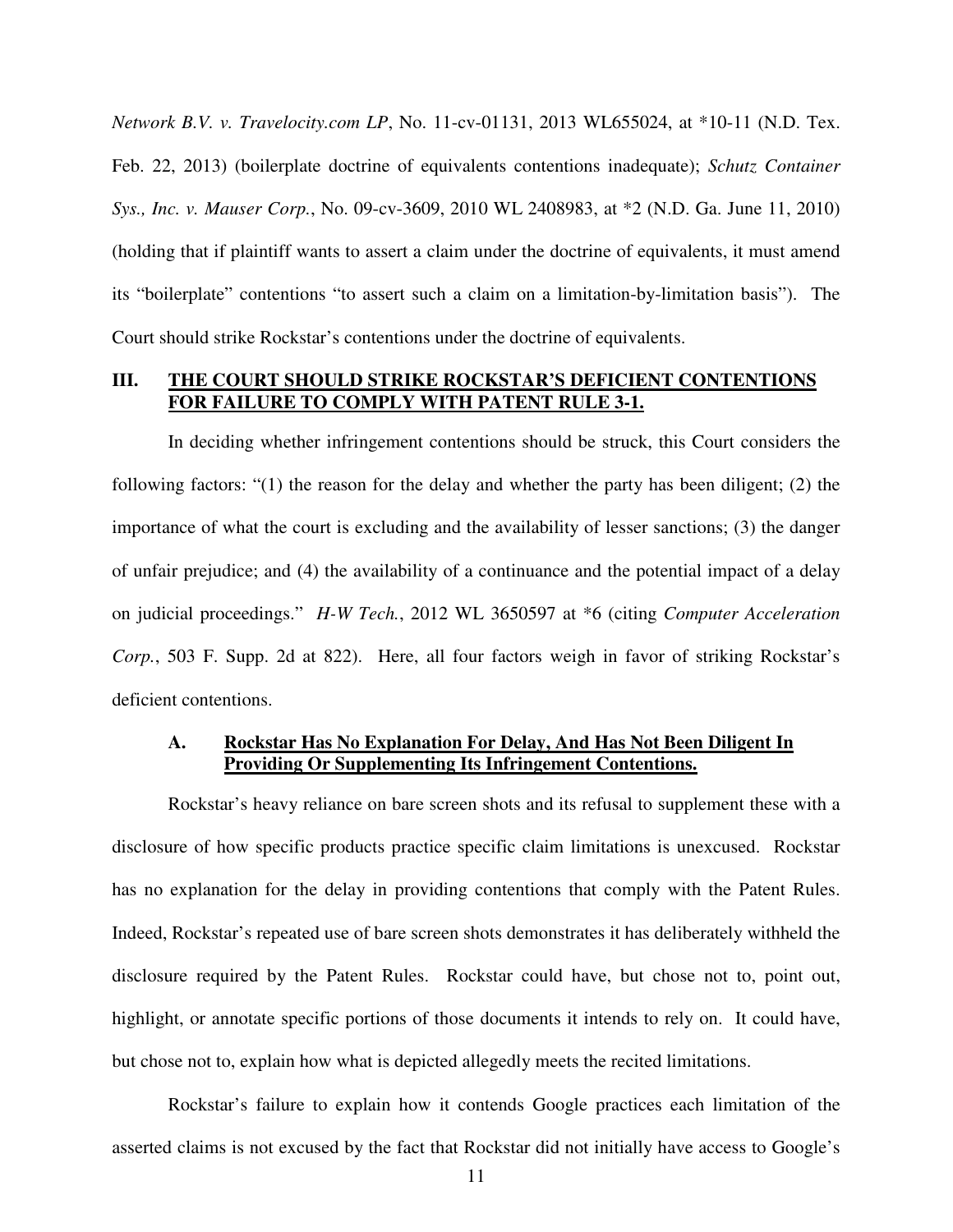confidential technical documentation. *See*, *e.g.*, *Connectel, LLC v. Cisco Sys., Inc.*, 391 F. Supp. 2d 526, 527-28 (E.D. Tex. 2005) ("'The Patent Rules demonstrate high expectations as to plaintiffs' preparedness before bringing suit, requiring plaintiffs to disclose their preliminary infringement contentions before discovery has even begun.' . . . Plaintiffs are expected to rigorously analyze all publicly available information before bringing suit and must explain with great detail their theories of infringement.") (citation omitted). Moreover, even if Rockstar's vague contentions could have somehow been justified at the outset of the case, Google produced more than 180,000 pages of technical documents over two months ago. Thus, Rockstar cannot complain that it needs access to confidential information to remedy its deficient disclosure. But Rockstar still refuses to provide a single word in response to Google's numerous examples of prejudicial gaps.

To the extent that Rockstar has offered any "explanation" for its delay, it relies on provisions of the Discovery Order addressing production of source code. (Ex. 6 (Roberts 6/23/14 Letter) at 4; Dkt. No. 69.) That provision of the Discovery Order, however, does not excuse Rockstar from providing sufficient disclosures in the first instance; rather it merely provides a deadline by which Rockstar is entitled to further supplement its Infringement Contentions after the complete production of source code.

#### **B. Striking Rockstar's Infringement Contentions Is The Appropriate Sanction.**

While the decision whether to strike Rockstar's Infringement Contentions lies within the discretion of the Court, doing so is the most appropriate remedy because Rockstar has refused Google's repeated requests for supplementation. In stark contrast with Google's many attempts to address Rockstar's complaints regarding Google's Invalidity Contentions (*see*, *e.g.*, Dkt. Nos. 117-3, 117-5, 117-6), Rockstar flatly refused to make any attempt to address Google's concerns. (Ex. 2 (Lahad 4/18/14 Email); Ex. 5 (Lahad 6/25/14 Letter) at 5.) Given Rockstar's position,

12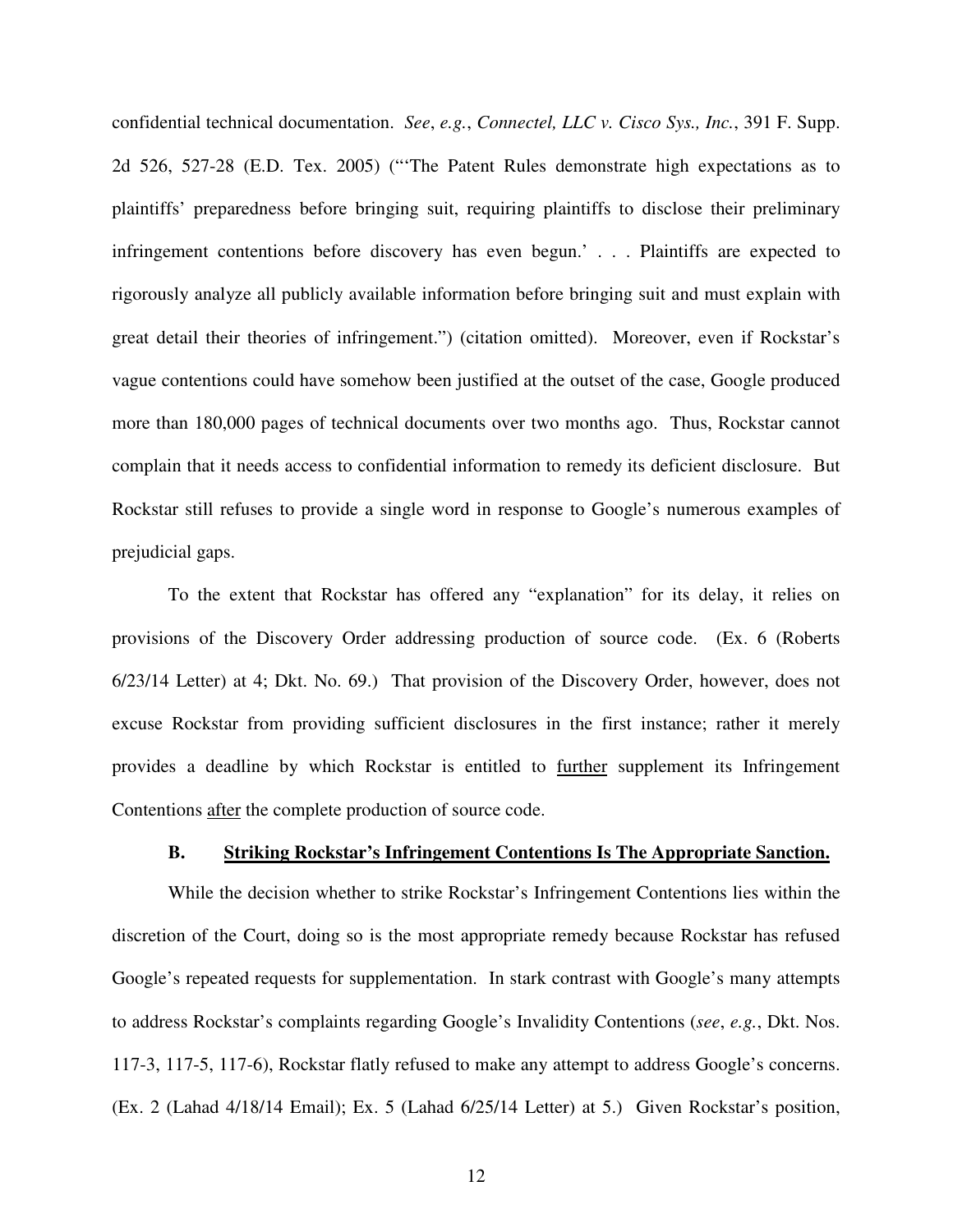were the Court to order Rockstar to amend its contentions, the new contentions would still likely fail to comply with the Patent Rules, necessitating further motion practice. *Compare Computer Acceleration Corp.*, 503 F. Supp. at 824-25 (finding this factor "weighe[d] heavily in favor of striking" an infringement contention where patentee ignored the "crystal clear" requirement to "provide a claim chart for each accused product," and noting that to hold otherwise would "discourage the voluntary exchange of information") *with H-W Tech.*, 2012 WL 3650597 at \*7 (finding this factor weighed against striking all infringement contentions, in part because the patentee had "attempted to address any deficiencies through supplemental infringement contentions").

## **C. Absent Striking Rockstar's Infringement Contentions, There Is Significant Risk Of Unfair Prejudice To Google.**

Rockstar's failure to put Google on adequate notice of the claims against it has caused Google significant prejudice. For example, Rockstar's refusal to point out what specifically in Google's systems Rockstar contends meet the "user preference input" and "user preference data" limitations, as described above, has prejudiced Google throughout the claim construction process. The parties proposed differing claim constructions for these claim terms, but Google never received an adequate disclosure of what Rockstar contends falls within the scope of those claims. That is precisely the prejudice that the disclosure requirements in the Patent Rules are intended to avoid. Similarly, Google has produced and is working to produce all "relevant" documents as required by the Discovery Order. But it is hampered in doing so by Rockstar's failure to articulate clearly what is accused. This inevitably means that the parties will disagree as to whether Google has completed its discovery obligations, necessitating expending time and resources on meet and confers and potential motion practice. More generally, Google still does not have the core information it needs in order to build a defense against Rockstar's allegations of infringement. *See Connectel*, 391 F. Supp. 2d at 528; *see also Linex Techs., Inc.*, 628 F. Supp.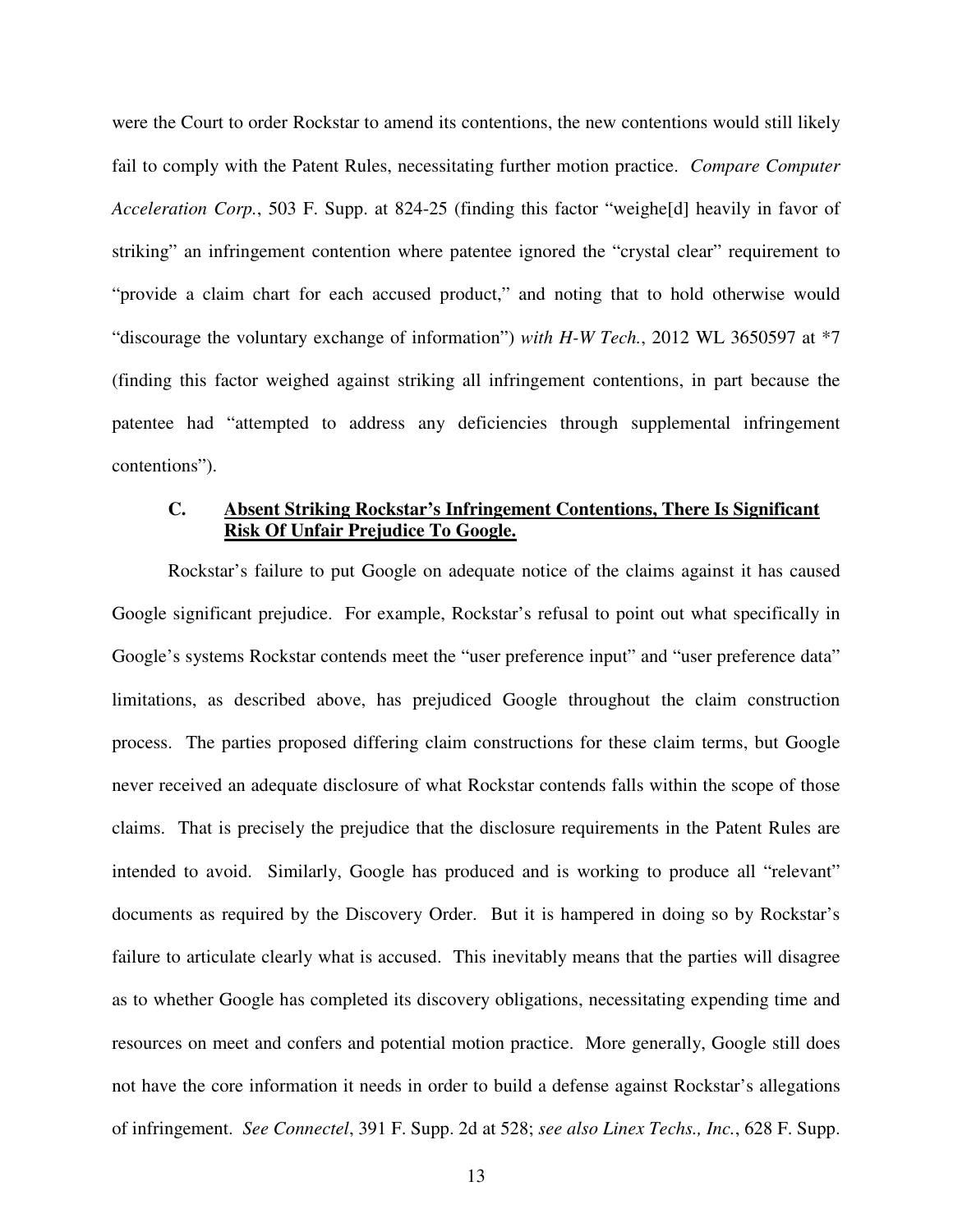at 711-12 (noting that non-detailed, non-product-specific infringement contentions prevent defendants from building their defenses). The opening claim construction brief is due on September 16, 2014; the deadline to substantially complete document production is September 16, 2014; the *Markman* hearing is set for October 28, 2014; and jury selection is set for June 8, 2015. (Dkt. No. 68.) From the date that the parties are required to substantially complete their document productions, they will have less than four months to complete depositions before the close of fact discovery. Under this tight schedule, Rockstar's deliberate omissions have prejudiced Google in developing its non-infringement and invalidity theories. This prejudice could have been avoided had Google received sufficient infringement contentions, or even if Rockstar had offered a substantive, good-faith response to the inadequacies Google specifically identified.

### **D. Only A Continuance Of The Trial Date Would Cure The Prejudice To Google.**

The only continuance available to cure the prejudice to Google is to continue the trial date. The current close of fact discovery is January 7, 2015, and jury selection is set to begin on June 8, 2015. Were the Court to continue only the fact discovery deadline to accommodate Rockstar's failure to timely provide adequate contentions, the deadlines thereafter, including the time the Court has to resolve dispositive motions, *Daubert* motions, and pretrial filings, would be excessively compressed, further prejudicing Google. Thus, unless the Court is amenable to continuing the trial date, no remedy can relieve the prejudice to Google caused by Rockstar's refusal to provide adequate notice of its infringement theories.

## **IV. IN THE ALTERNATIVE, THE COURT SHOULD ORDER ROCKSTAR TO PROMPTLY SUPPLEMENT ITS DEFICIENT CONTENTIONS AND CONTINUE THE TRIAL DATE.**

If the Court does not find that Rockstar's deficient Infringement Contentions should be stricken, the Court should require that Rockstar promptly amend them to comply with the Patent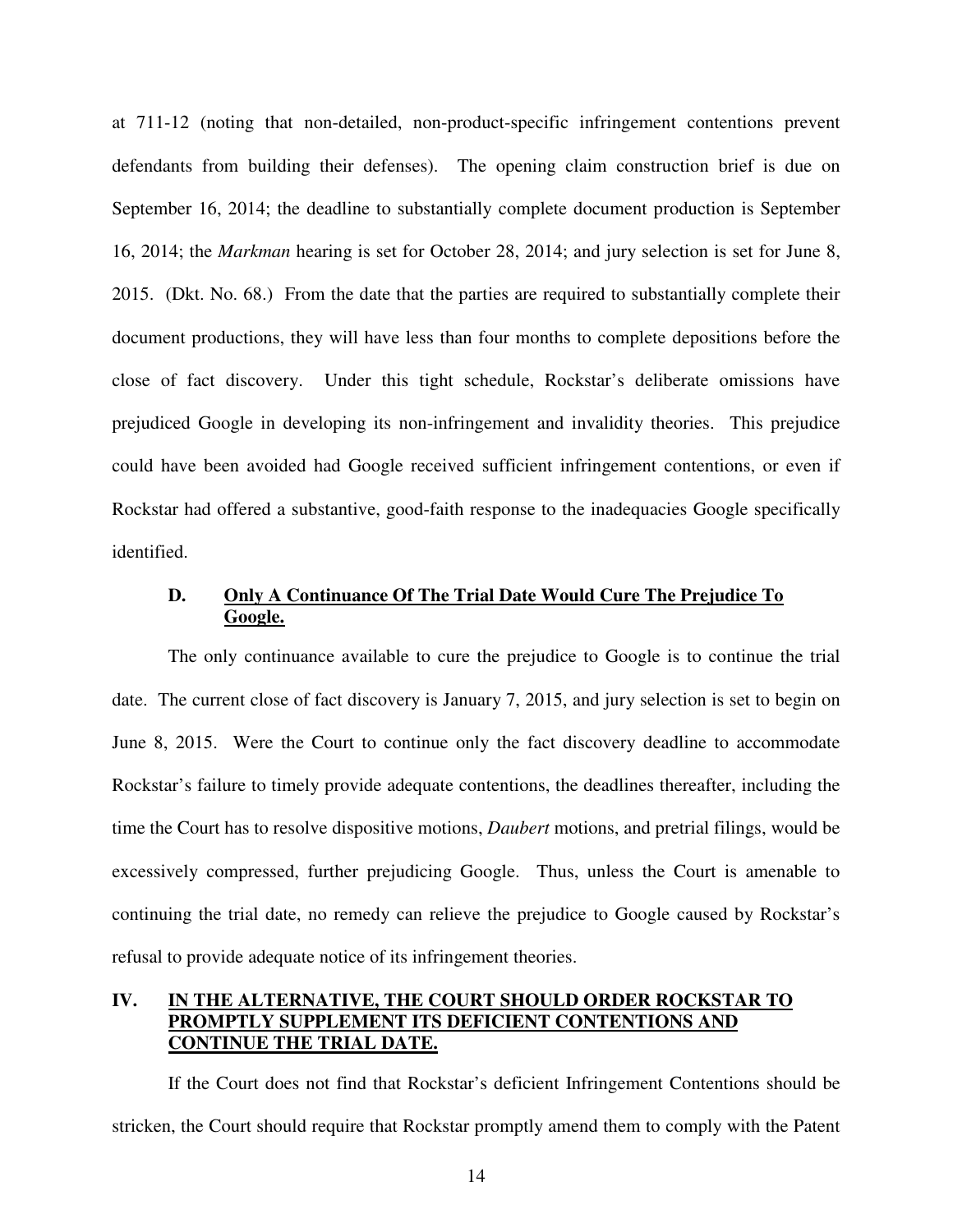Rules. *See Digital Reg. of Tex.*, 2013 WL 3361241 at \*3-4; *Droplets, Inc.*, 2013 WL 1563256 at \*3-5; *H-W Tech.*, 2012 WL 3650597 at \*4, \*7-8. The Court should also provide Google the opportunity to amend its subsequent disclosures as appropriate, and continue the trial date. The prejudice to Google caused by Rockstar's refusal to make a good faith effort to "identify[] specifically where each element of each asserted claim is found within each Accused Instrumentality," P.R. 3-1(c), is ongoing. Rockstar's failure to make its required disclosures will hamper claim construction briefing, the Court's *Markman* hearing, timely completion of fact discovery, and expert reports on non-infringement and invalidity. The Court's schedule for this case was premised on Rockstar's timely compliance with the Patent Rules, which it failed to do. The Court should order Rockstar promptly to comply and set a new schedule that will, consistent with the timing of other deadlines regularly established by this Court, provide Google with a fair chance to prepare its case for trial.

#### **CONCLUSION**

For the foregoing reasons, Google requests that the Court strike Rockstar's infringement contentions. In the alternative, Google requests that the Court compel Rockstar to serve amended Infringement Contentions that comply with P.R. 3-1 within 10 days of this Court's order, allow Google to amend its subsequent disclosures as appropriate, and continue the trial date.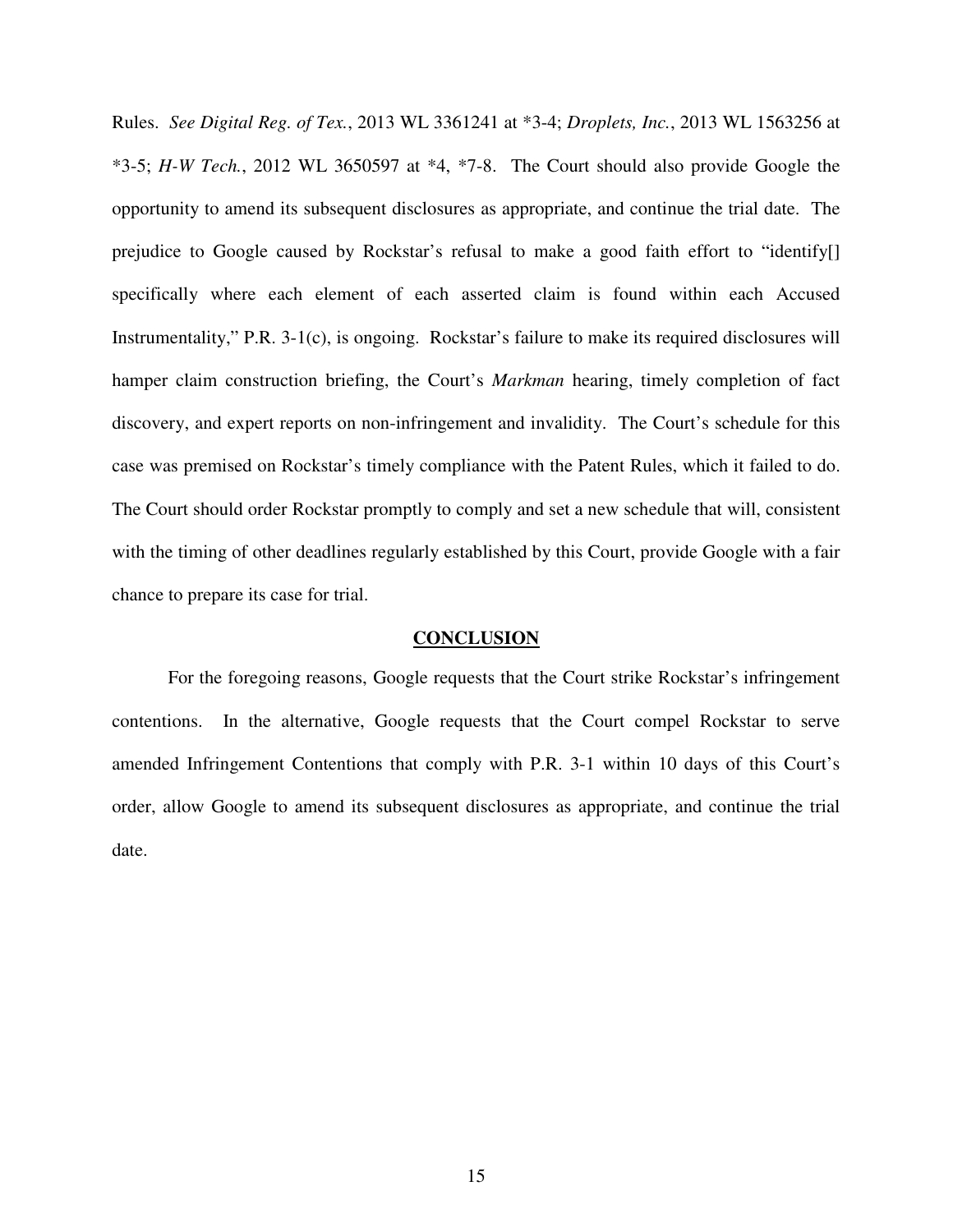### DATED: August 8, 2014 QUINN EMANUEL URQUHART & SULLIVAN, LLP

By /s/ David Perlson

J. Mark Mann State Bar No. 12926150 G. Blake Thompson State Bar No. 24042033 MANN | TINDEL | THOMPSON 300 West Main Street Henderson, Texas 75652 (903) 657-8540 (903) 657-6003 (fax)

QUINN EMANUEL URQUHART & SULLIVAN, LLP Charles K. Verhoeven charlesverhoeven@quinnemanuel.com David A. Perlson davidperlson@quinnemanuel.com 50 California Street, 22nd Floor San Francisco, California 94111-4788 Telephone: (415) 875 6600 Facsimile: (415) 875 6700

*Attorneys for Google Inc.*